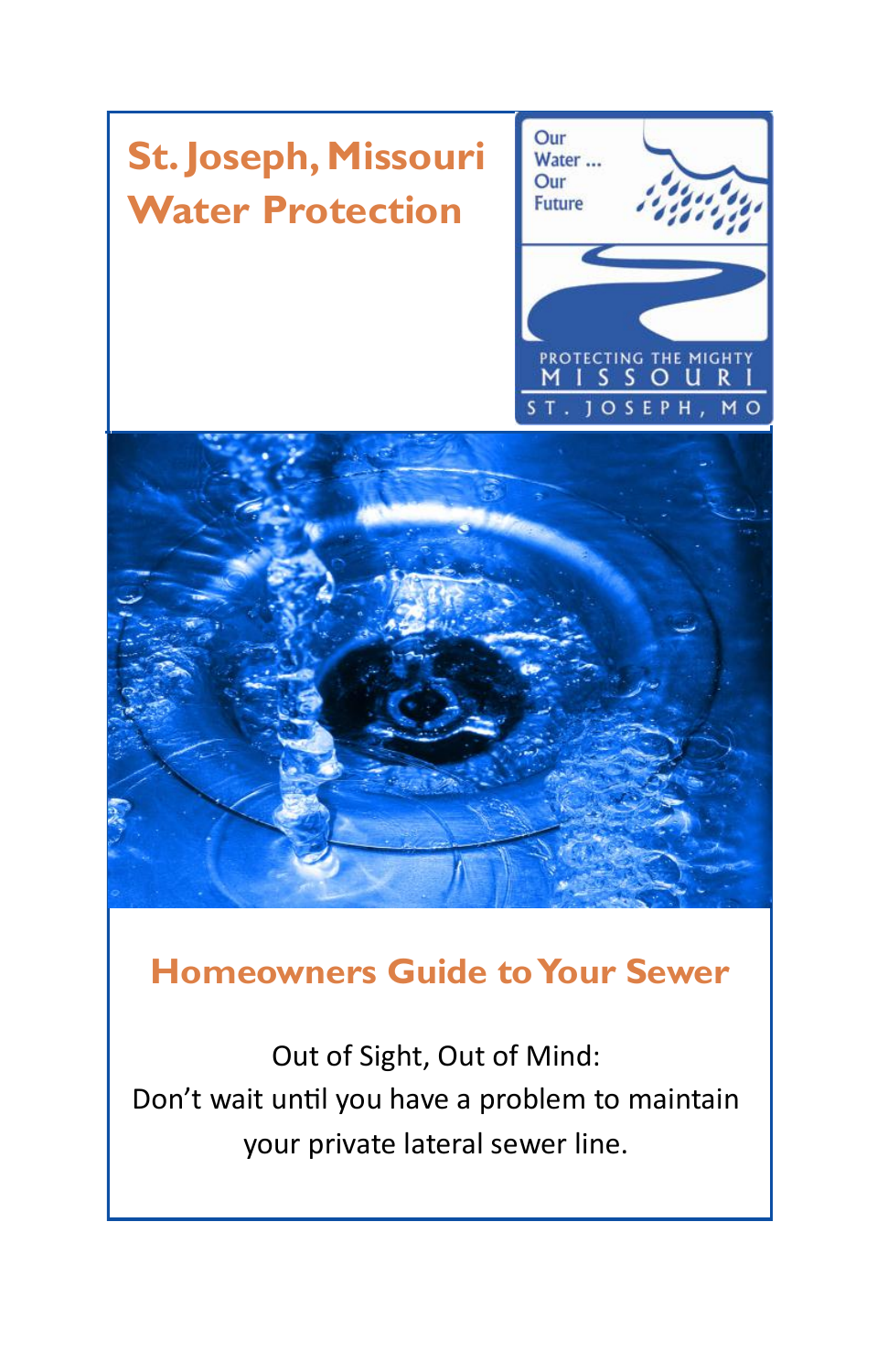# **Keeping Excess Water Out of the Sanitary Sewer System**

In an effort to reduce the impacts of sewer system overflows and keep our streams, lakes and rivers healthy, the City of St. Joseph, Missouri has invested millions of dollars to repair sewers and control overflows now and in the future. The City can't do it alone. You can help protect St. Joseph's waterways and protect your property.

### **Your Sewer Responsibility**

St. Joseph property owners share ownership of the sewer system with the City. The **private lateral sewer line**, the part of the sewer that runs from your house to the City's sewer main INCLUDING the tap connection at the main, is your responsibility. As a property owner, you need to make sure your part of the sewer system continues to function correctly and that you don't contribute to sewer problems.

The purpose of this guide is to help you care for your private lateral sewer line and keep it working properly.

It is your responsibility to properly maintain your lateral sewer line. This includes:

- $\bullet$  keeping the lateral sewer line unblocked and free of debris,
- ◆ repairing broken or collapsed portions of the lateral sewer line located on your property,
- $\bullet$  making sure your downspouts, sump pumps, and area drains are not connected to the lateral sewer line.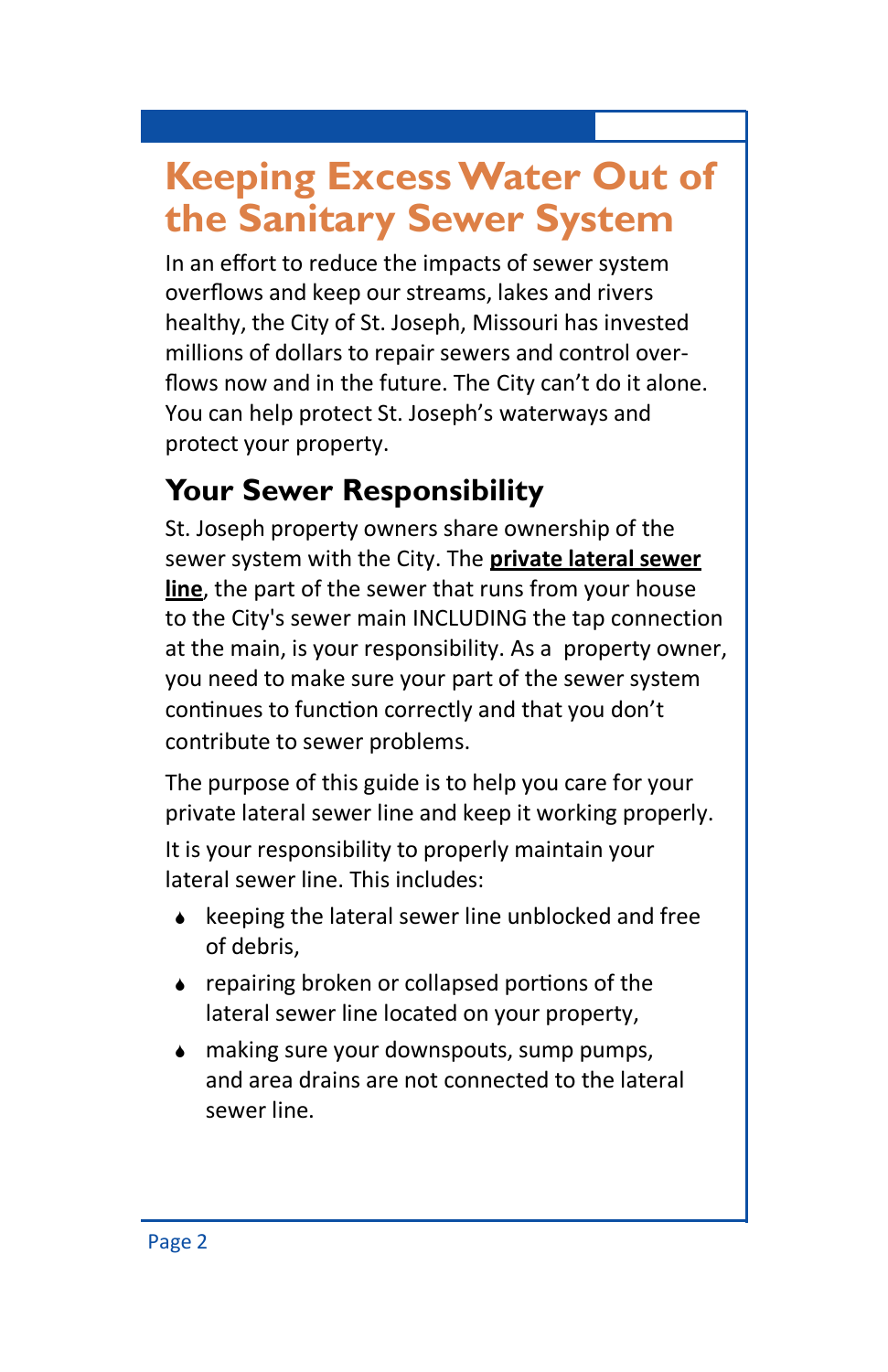#### **Why is it important to maintain the private lateral sewer line?**

Maintaining your lateral sewer line makes your property less likely to have untreated sewage back up into your property and your neighbor's property.

Lateral sewer lines that are well-maintained have the following benefits for property owners:

- saves money,
- preserves property values,
- reduces health risks,
- avoids the inconvenience of a blocked system and basement back-ups,
- protects the environment.

Keeping excess water out of the system with a properly maintained lateral sewer line will help St. Joseph meet federal and state regulations and improve water quality.

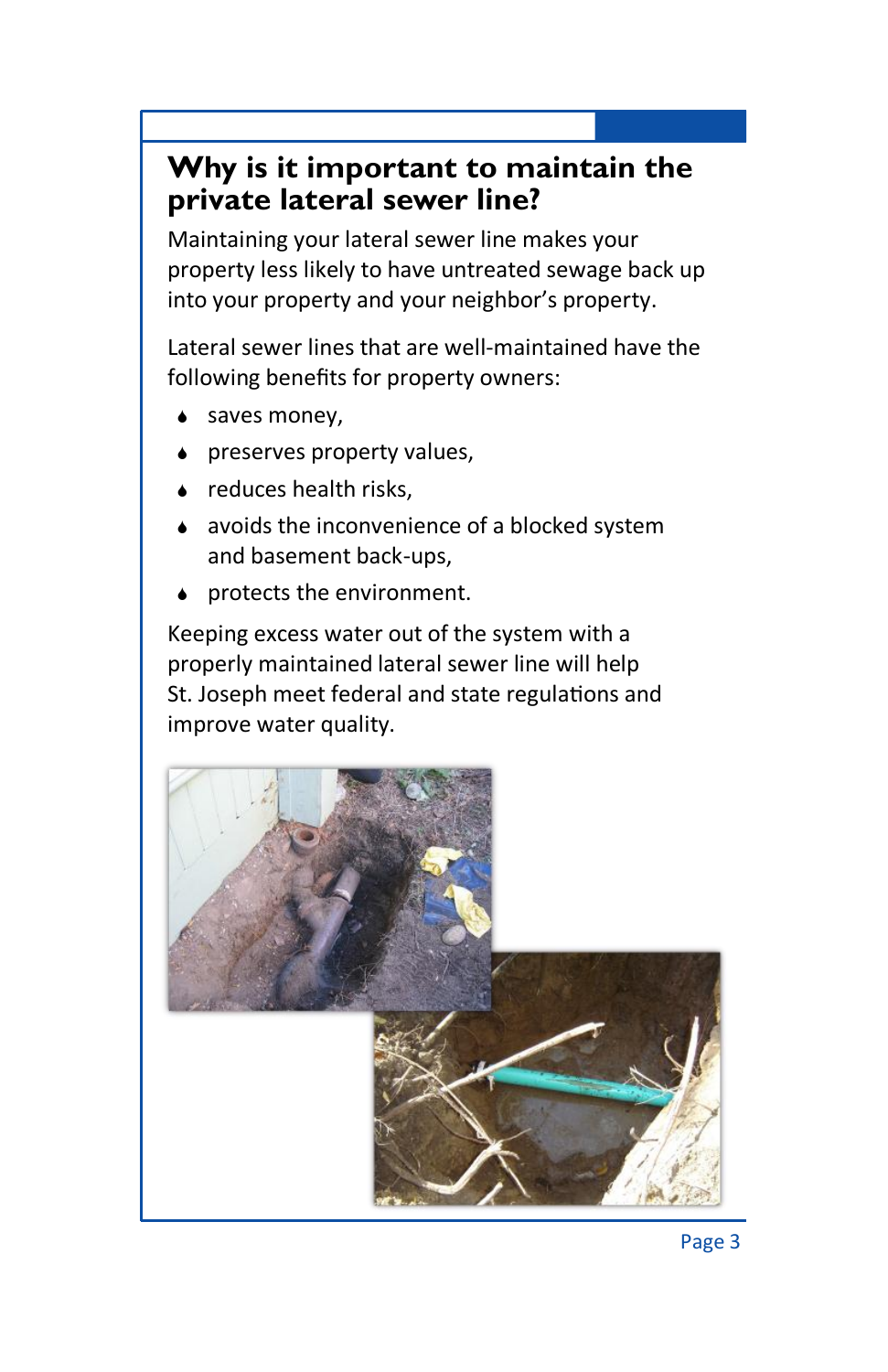# **Clean and Clear Sewer Lines**

Since you are responsible for your property's lateral sewer line, you should pay attention to what goes down your drains. It's okay for wastewater from your toilets, sinks, showers, and washing machines to travel through your lateral sewer line to the public (or mainline) sewer system, which carries it to the wastewater treatment plant to be treated. However, problems can start if anything in addition to the wastewater is getting into the lines.

#### **What should you keep out of your lateral sewer line?**

Blocks in lateral sewer lines can be caused by excessive build up of materials that take a long time to decompose. Blockages and the materials that cause blockages reduce the flow of wastewater through the sewer system, sometimes causing basement back-ups.

Materials that should **not** be flushed or dumped down the drain include:

- $\bullet$  grease (don't pour cooking grease & fat down the kitchen sink),
- ◆ plastic,
- $\bullet$  baby wipes,
- **↓** hair.
- facial tissues and paper towels,
- **↓** diapers,
- ◆ feminine products.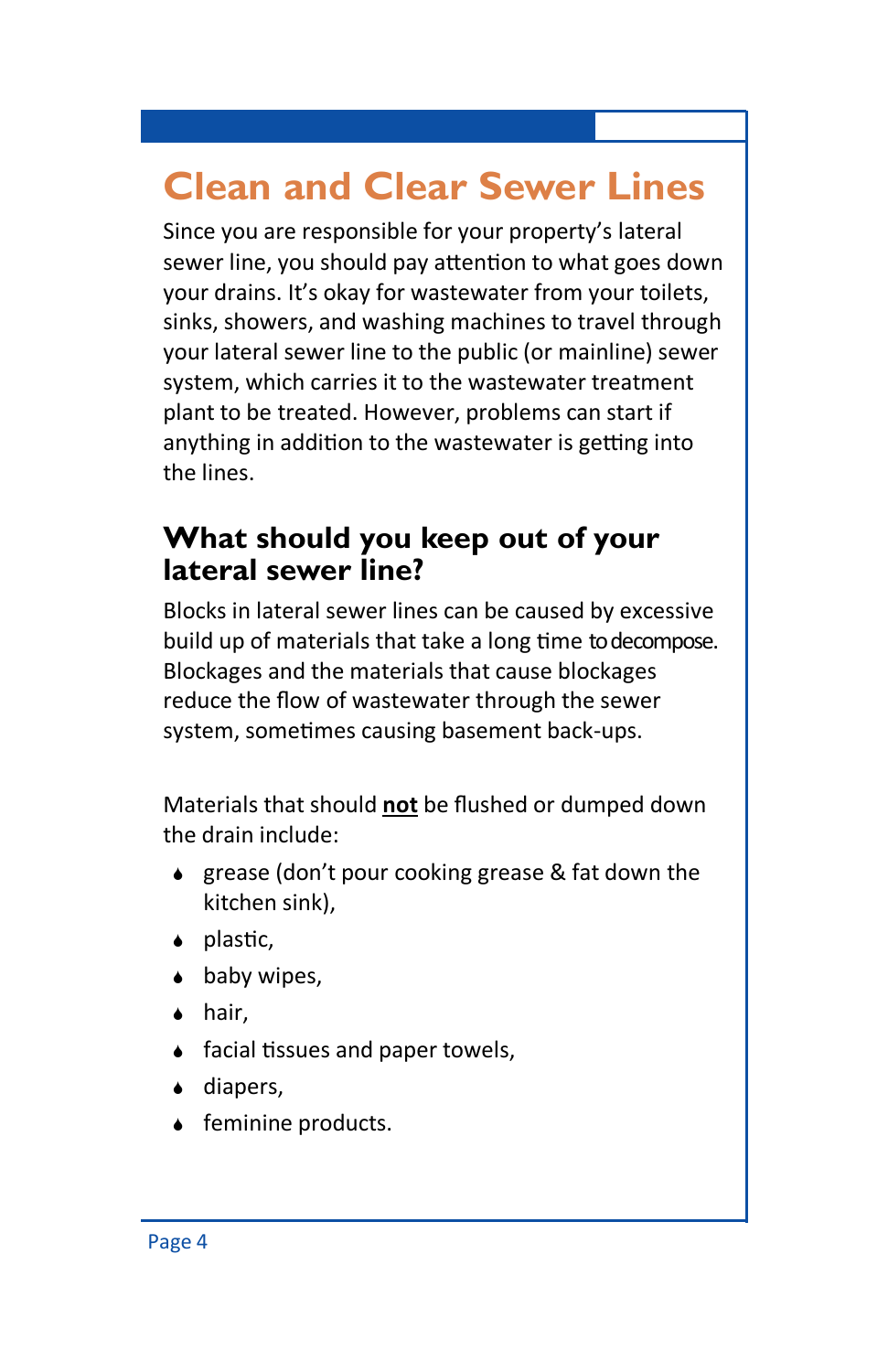#### **How can you help lateral sewer lines stay clean and clear?**

- ◆ Have a licensed plumber inspect and clean your lateral sewer line.
- ◆ Don't pour grease or fat down your drains. Contain and put these in your trash.
- ◆ Keep trees and shrubs, and their roots, away from the lateral sewer line. Before you plant a tree or shrub, locate your lateral sewer line and make sure not to plant above it. It can cause the lateral sewer line to crack.
- Don't use your toilet as a trash can.



*Accumulated grease and fat* 

*Root intrusion* 

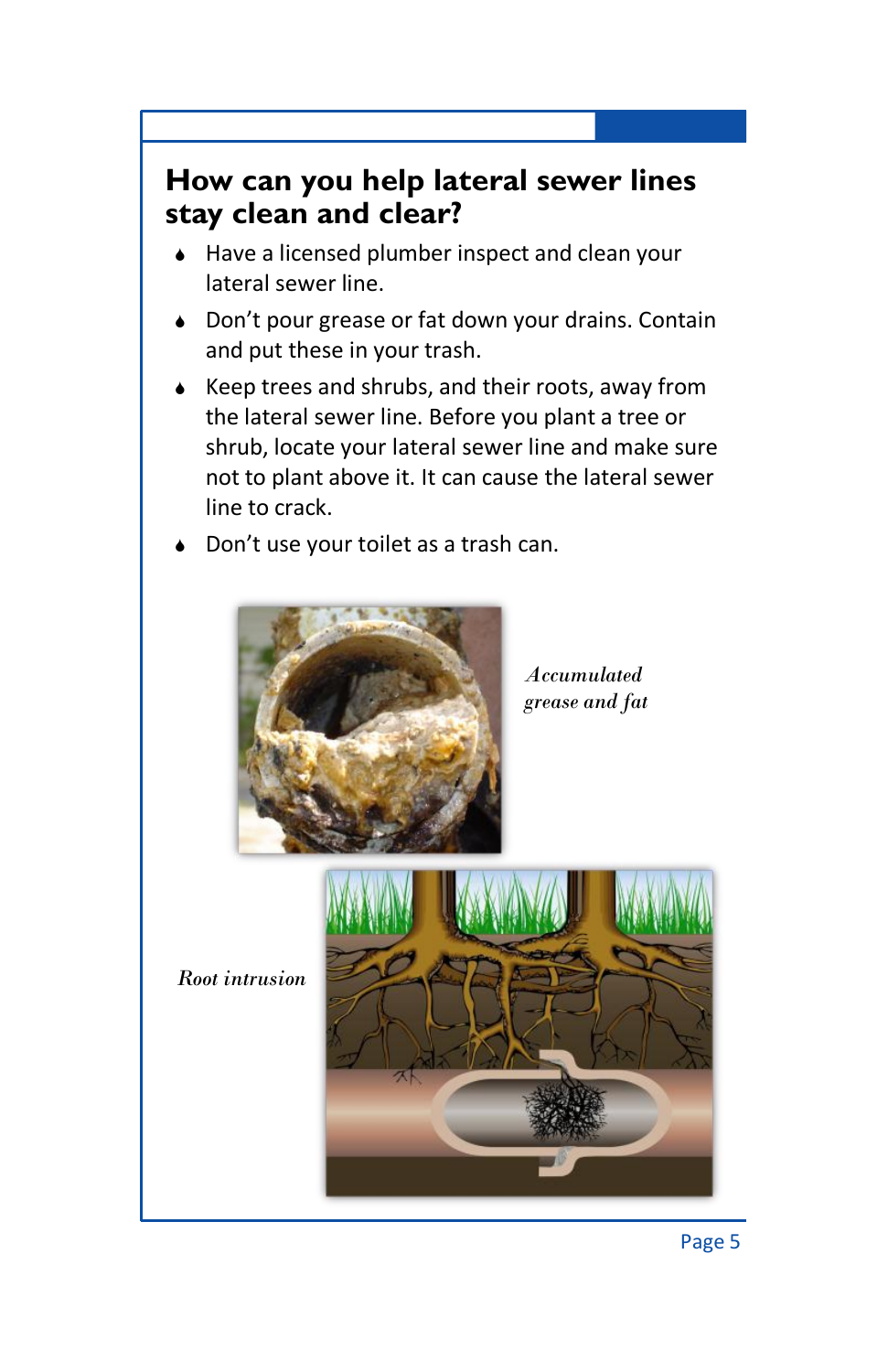### **Additional Property Owner Solutions**

In addition to repairing and maintaining your private lateral sewer line, here are a few additional actions property owners can take to prevent sewer system issues:

Disconnect your downspouts, sump pumps and area drains. Your downspout, sump pump and/or area drain may be connected to the sanitary sewer system and contribute to sewer overflows and backups. Disconnecting them and redirecting them into a rain garden or rain barrel will reduce the load on our sanitary sewer systems preventing dangerous, costly, and smelly overflows.



#### **Check sewer cleanout pipes.**

The cleanout is usually a small pipe, about 4-inches in diameter, outside the house that is used to access the house lateral for cleaning. Make sure



the cleanout is capped. By keeping the cleanout capped, you keep water out of the sewer system, as well as prevent sewer odors and gases from escaping.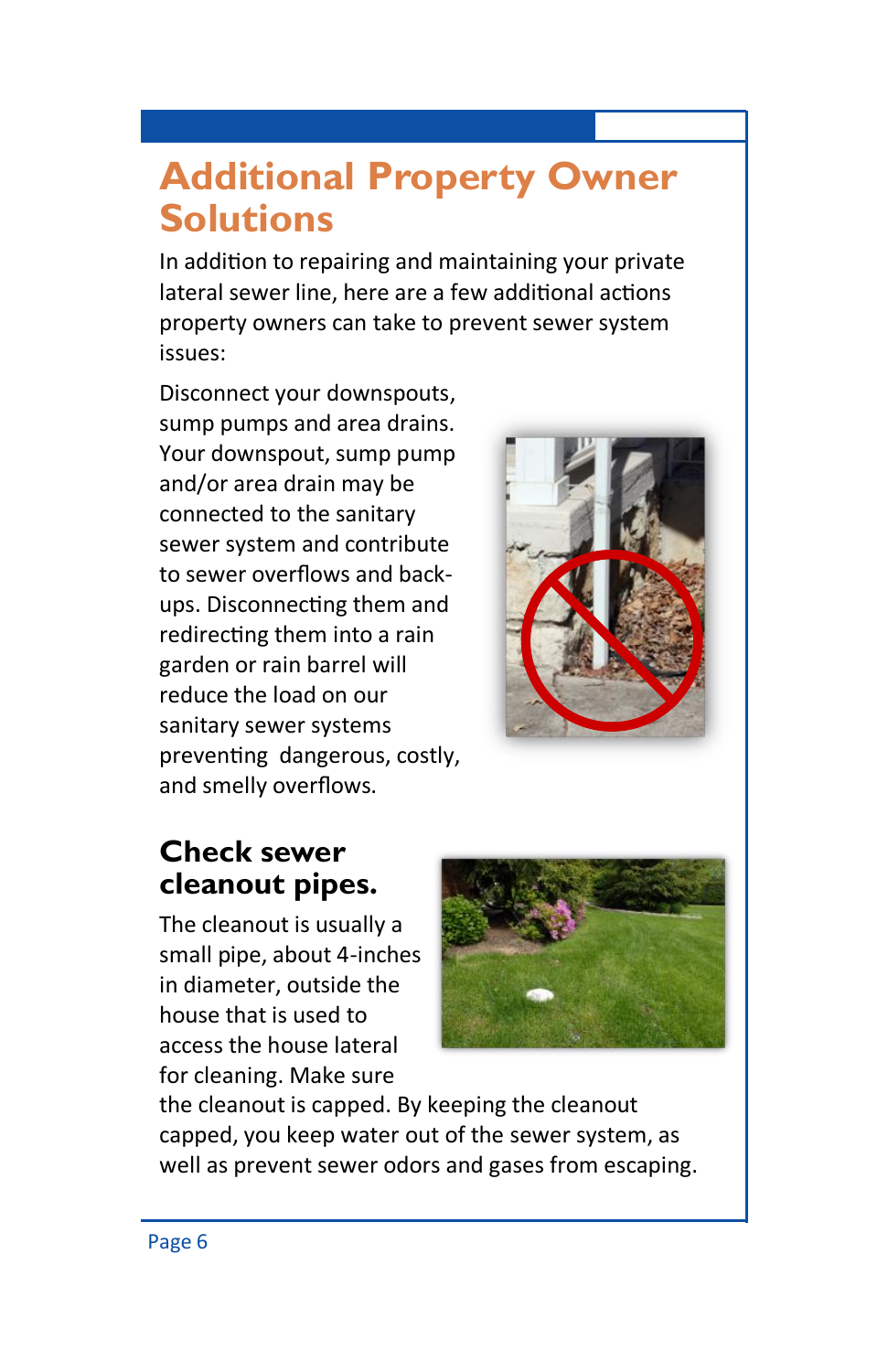#### **Plant trees wisely.**

Avoid planting trees and shrubs over or near the house lateral or the City sewer lines in your yard. Roots can damage sewers causing basement back-ups.

#### **Install a backwater valve.**

If basement back-ups are an issue on your property, you may want to install a backwater valve, a mechanism to prevent basement back-ups. Backwater valves provide a

physical barrier to sewage back flowing into a home or business. A city permit is required to have a backwater valve installed and the valve should be installed by a licensed plumber.



#### **Insure your sewer line.**

Consider having insurance for unexpected sewer line repairs. Most homeowner insurance policies do not cover these costs. Several companies offer the insurance. Also, check your homeowner policy to see if damages in the home are covered in case of a sewer backup. If not, consider adding a sewer and drain endorsement to your policy.

It is important to know that you are responsible for repairing any damage to your property's lateral sewer line. You are also financially responsible for any damage to your property caused by a problem with your lateral sewer line, such as a blockage or a collapsed pipe. So, take steps to prevent problems with your sewer!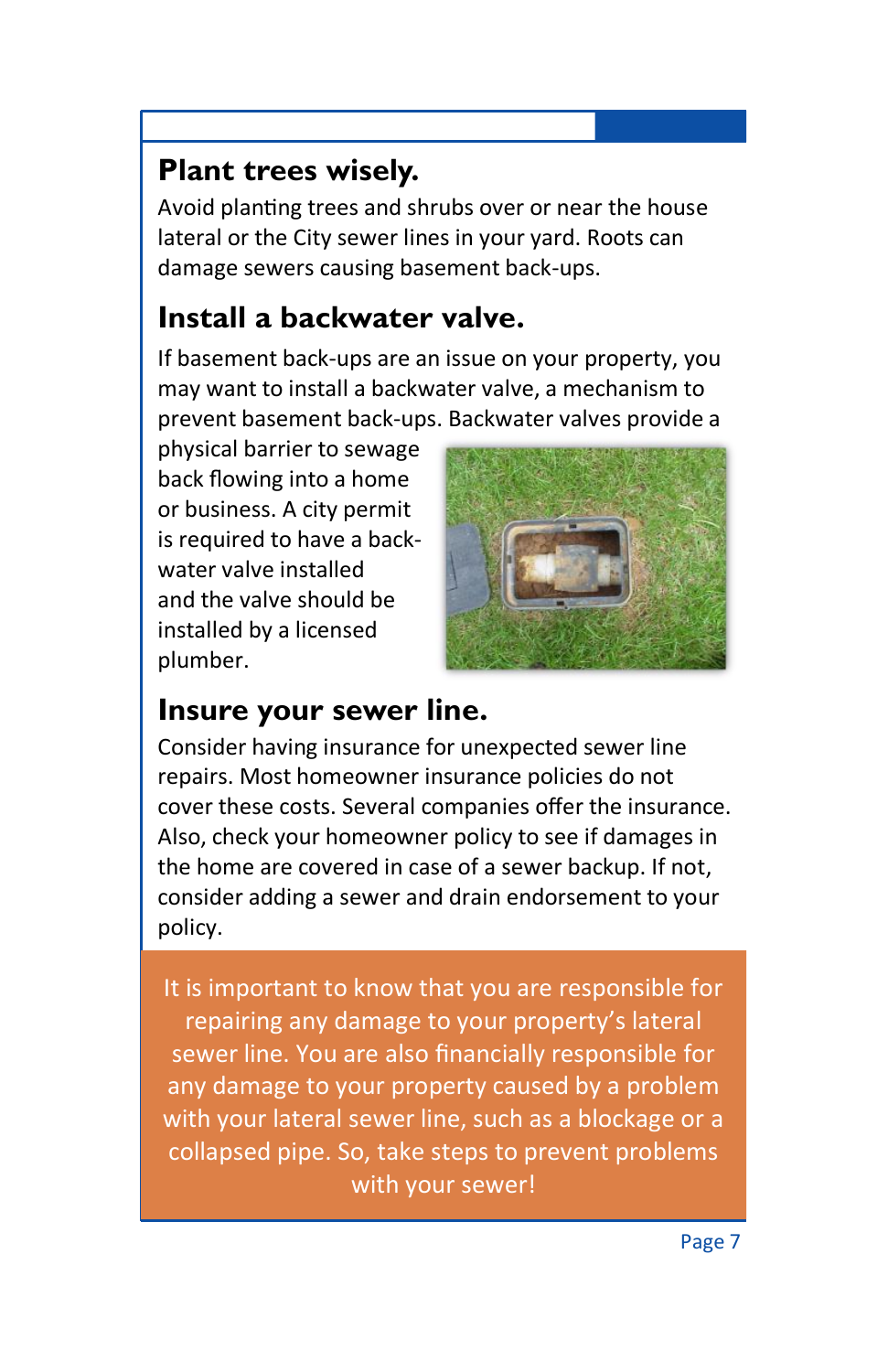# **Recognize Warning Signs of Sewer Problems**

As you do regular home maintenance and improvements you should keep your eyes – and nose – open to any of these warning signs that could indicate a problem with your lateral sewer line. By noticing these signs early, you may be able to avoid a basement back-up.

Some of the signs may include:

- changes in how your basement smells, like a damp or foul odor,
- toilets or sinks that fill or back-up when you flush or do laundry,
- water stains around the floor drain could mean the lateral sewer line is not draining properly,
- cracks in walls or floors can be the first sign of a broken lateral sewer line.

If you do detect one or more of these signs, it's best to have a licensed plumber look at your line.

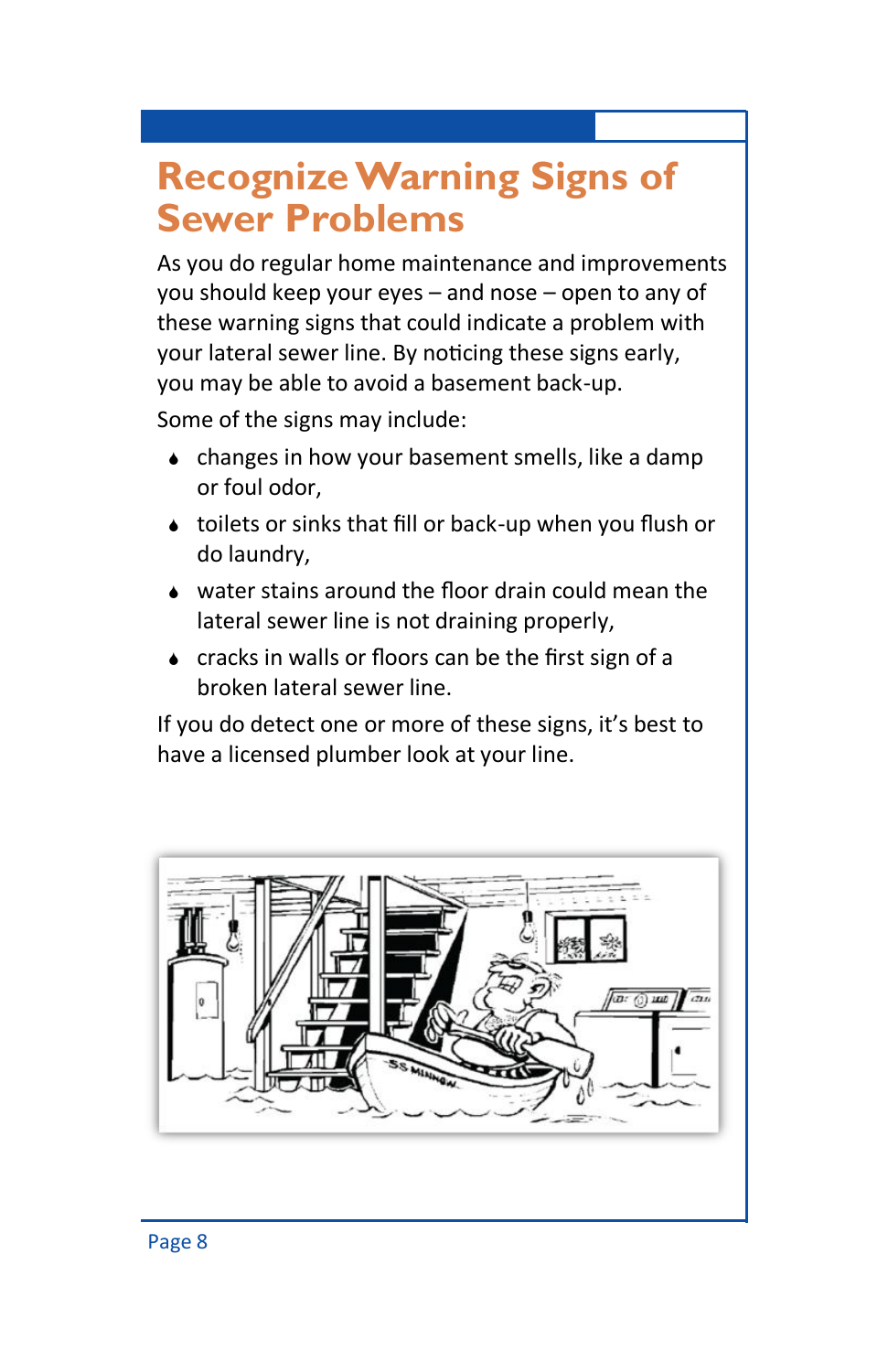# **What To Do During a Basement Back-up**

If you have a back-up of sewage in your basement, follow these suggestions:

- 1. Determine where the lateral sewer line may be blocked and try to clear it. This will help you find out if the back-up is being caused by an internal plumbing problem or if internal plumbing problems are contributing to the situation.
- 2. If it is difficult to try to clear the lateral sewer line because of the excess amount of sewage, contact a local plumber to help determine the cause of the problem.
- 3. Stop using toilets and sinks unless absolutely necessary. Continued use can add to the back-up.
- 4. Keep children and pets out of basements flooded with sewage.
- 5. Locate sewer cleanout caps. They are located in the basement floor near a wall, close to the water meter or in older homes, the cap may be located at the base of the waste stack, which is the main internal drainage pipe coming down to the basement. Make sure the cleanout caps are not blocked by furniture or other items and that they are accessible to the plumber. *Do not attempt to open the cleanout.*
- 6. Let your insurance company know you've had a back-up in your basement. Not all insurance companies cover back-ups.
- 7. Use waterproof boots and gloves to reduce potential contact with sewage. Always wash hands and any tools used.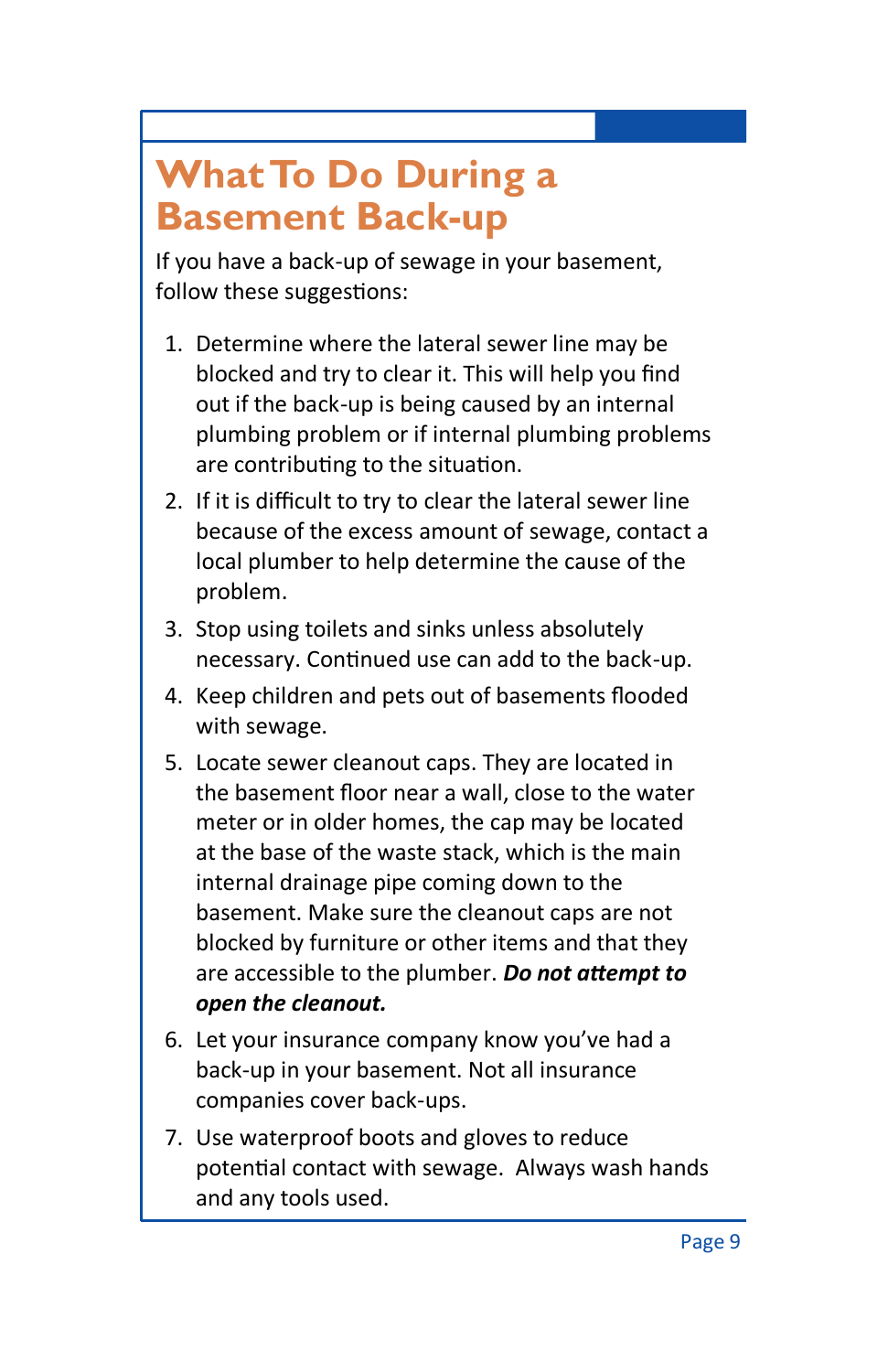### **Remember These Dos and Don'ts**

#### **Dos:**

- ◆ Have a licensed plumber inspect and clean your private lateral sewer line every two to five years. Check more often if you experience a sewage-like odor or frequently clogged drains.
- Keep trees and shrubs, and their roots, away from the lateral sewer line.
- ◆ Be aware of sources of excess water entering your lateral sewer line.
- $\bullet$  If you tend to have basement back-ups, ask a plumber if you need a backwater valve.
- $\bullet$  Keep a record of maintenance and any issues with your lateral sewer line.
- ◆ Be responsible and keep your lateral sewer line clean so you and your neighbors won't have problems.

#### **Don'ts:**

- ◆ Don't pour grease or fat down your drains.
- ◆ Don't use your toilet as a trash can.
- ◆ Don't ignore warning signs of slow draining sewer lines.
- ◆ Don't flush pharmaceuticals, over-the-counter drugs or household chemicals (not intended for sewer maintenance) down the toilet or drains.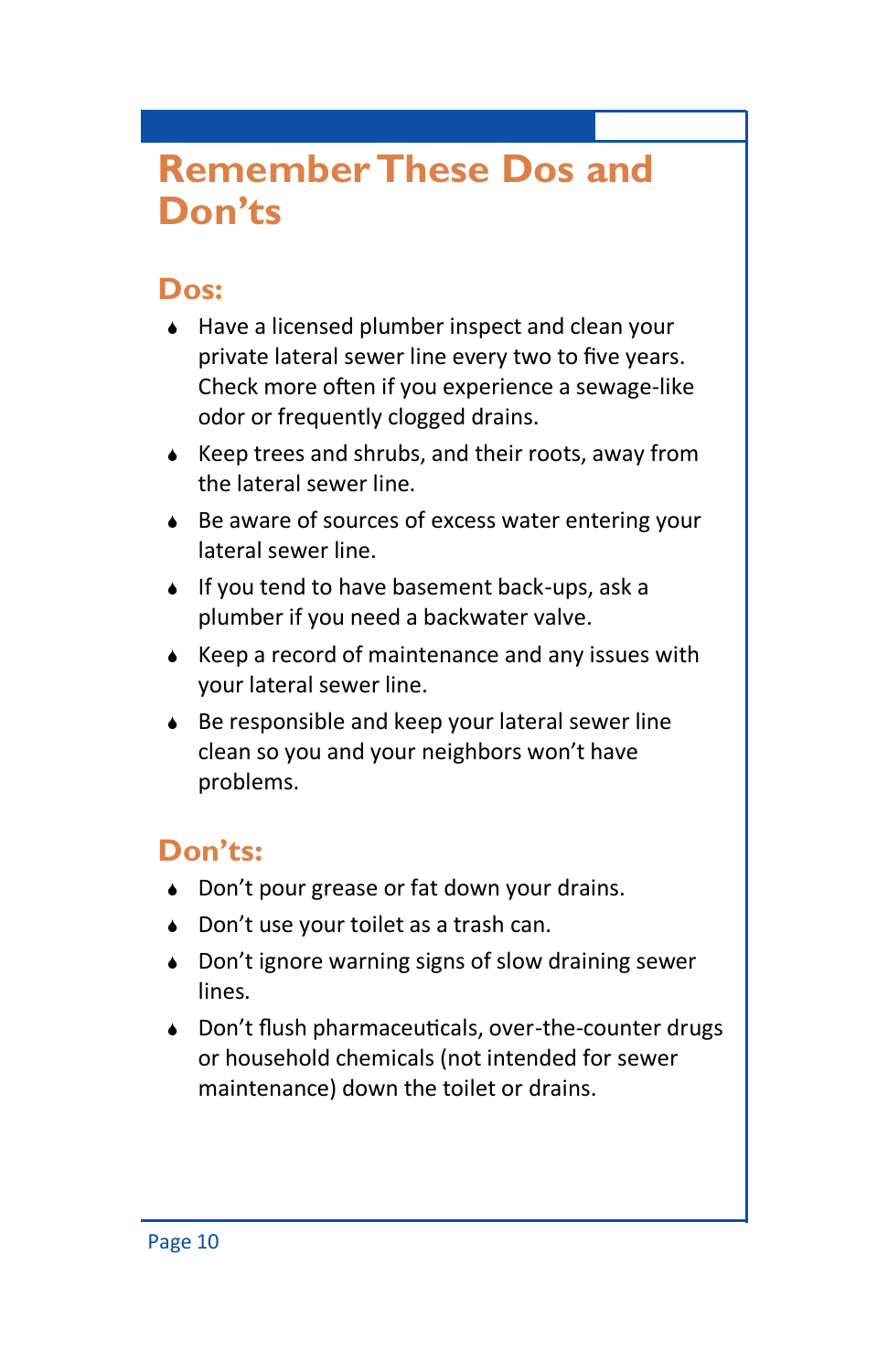# **Record of Sewer Issue and Maintenance**

It is important to have documentation of sewer-related issues for your record-keeping purposes.

| <b>Date</b> | <b>Issue Description</b> |
|-------------|--------------------------|
|             |                          |
|             |                          |
|             |                          |
|             |                          |
|             |                          |

**Plumber Contact Name**

**Plumber Contact Number**